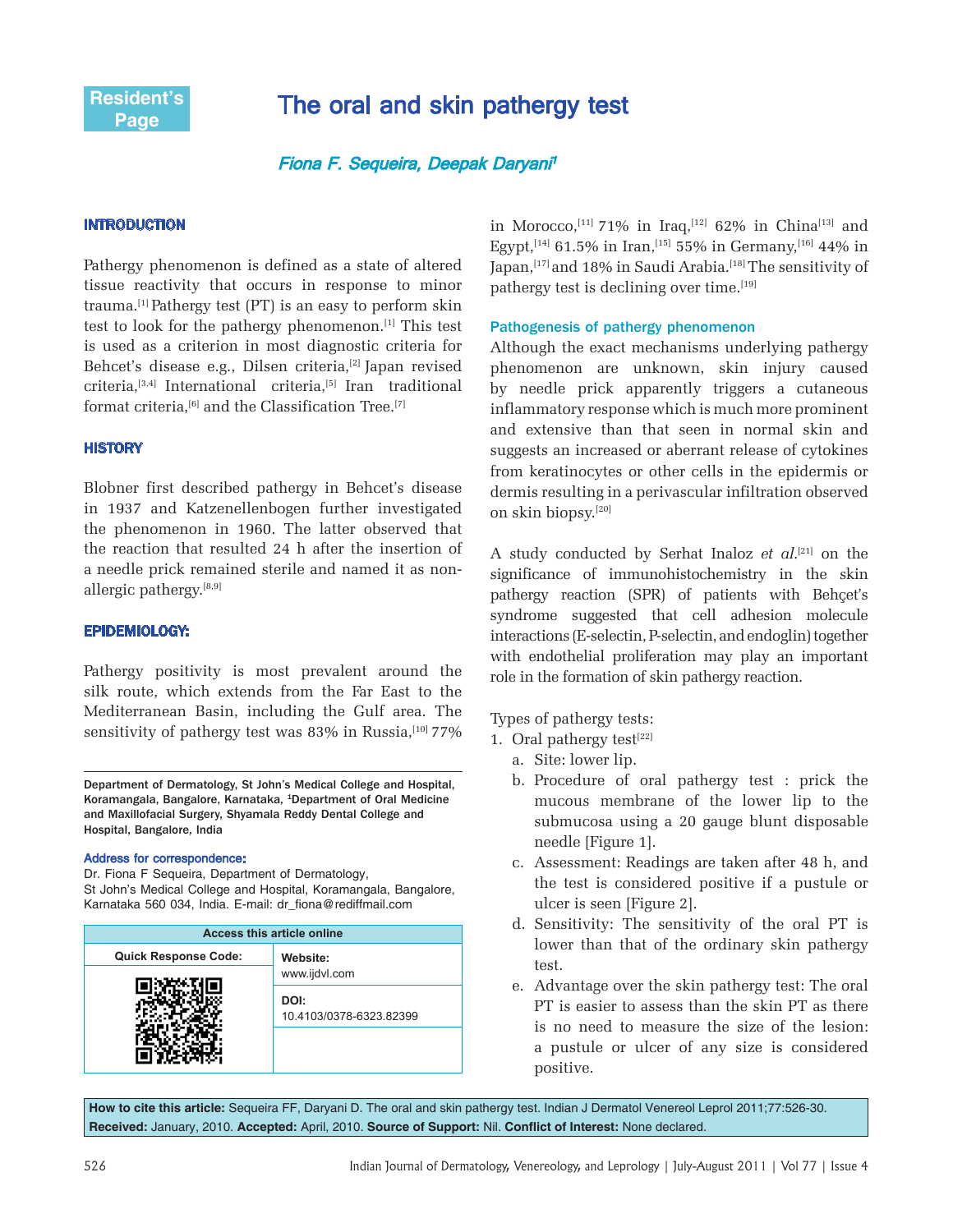

**Figure 1: Oral pathergy test: mucous membrane of the lower lip is pricked using a 20 gauge blunt disposable needle**



- a. Site: A hairless area on the flexor aspect of the forearms is usually chosen as the test site.[23] Ozdemir *et al*. [23] analyzed the skin pathergy test in different hairless body areas which included the flexor surfaces of the forearms, the lateral aspect of the tibial area, the scapular areas of the back, and the lumbar areas of the abdominal region. They concluded that the forearm is the region with the most frequently positive skin pathergy test and the abdomen the least. They suggested that variations in positivity of different body segments may result from variation in the structure, thickness and vascularity of the skin on these areas.[23]
- b. Various routes for skin pathergy testing: Intradermal (ID), intravenous (IV) and subcutaneous methods have been used.<sup>[24]</sup> In a study conducted by Ozlem Akmaz *et al.*, [24] the positivity rate yielded by intradermal needles was statistically higher than that by IV application in Behcet's patients during both the active and remission periods.[24]
- c. Procedure of skin pathergy test: There is no standardized pathergy test. It can be performed using 1–16 needle pricks.[23,25,26] In a study conducted by Ozdemir *et al*.<sup>[23]</sup> on the use of multiple needle pricks for skin pathergy test (SPT), they concluded that the positive pathergy reaction rates were 19%, 24%, 28%, 30%, and 33% for two, three, four, five and six needle pricks, respectively. The greatest increase in the mean percentage of positive pathergy reaction rates was detected for the application of two needle prick combination.[23] That is when two



**Figure 2: Reading taken after 48 h shows an ulcer: positive Oral pathergy test**

needle pricks were performed, there was a 46% increase in the positive pathergy reaction rate relative to that found with one needle prick. The percentage increase in the positive pathergy reaction rate for the three and four needle prick combinations were 26% and 17%, respectively. They concluded that two needle pricks are sufficient for SPT.[23]

In most studies investigators have used either a sterile needle (20 gauge) prick or an intradermal injection of normal saline,[27] monosodium urate  $(MSU)$  crystals<sup>[28]</sup> or streptococcal antigens<sup>[7]</sup> to perform the test. The procedure is performed on a hairless part of the volar forearm. Generally, the needle is inserted vertically or diagonally at an angle of 45° to a depth of 3–5 mm. The needle should reach the dermis for a proper response.[7,29]

- d. Assessment of SPT:
	- 1. Clinical evaluation: Readings are taken after 48 hrs of the needle prick. A 1-2mm papule that is usually felt by palpation and which is surrounded by an erythematous halo is formed on the skin. The papule may remain as a papule or transform into a 1–5mm pustule. The pustule becomes prominent in 24 h, becomes maximum in size in 48 h, and disappears in 45 days. Erythema without induration is interpreted as a negative result.<sup>[30]</sup>
	- 2. Histopathological evaluation: Histopathological studies have been performed on the skin pathergy test induced by various methods and evaluated after different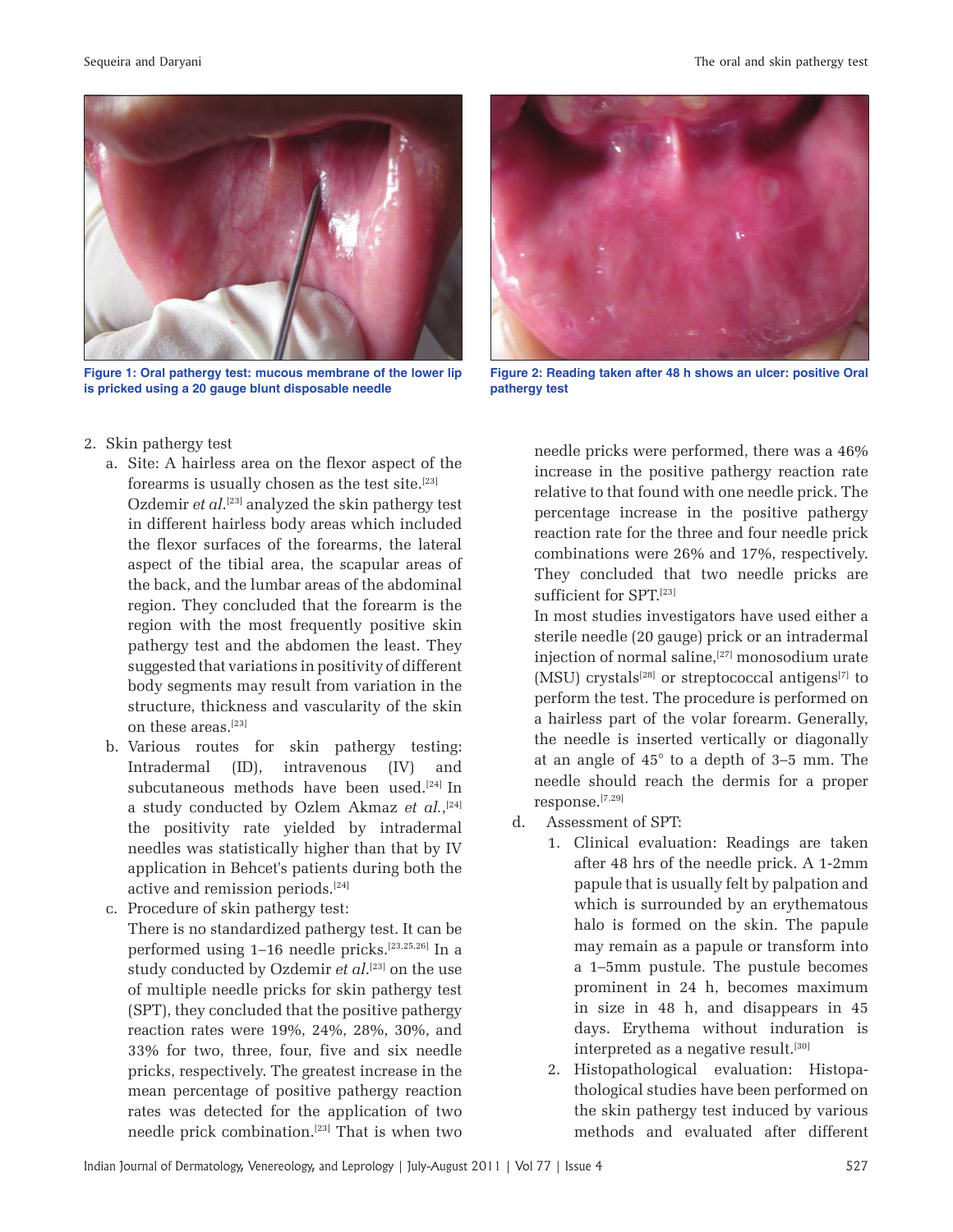time periods. Different results have been reported in various studies. They range from mononuclear cell infiltration of varying densities in perivascular and periadnexal locations with increased numbers of mast cells to leukocytoclastic vasculitis or Sweet-like vasculitis.[27] It has been suggested that the variability of the reported histopathologic features of SPT may be related to the individual differences in immune responses to inciting agents or to the different stages of skin response.[31] A more recent study compared histopathologic and clinical evaluations of the skin pathergy test and concluded that histopathological investigation was no more sensitive than clinical evaluation.[24]

- 3. Photographic evaluation: This method was found to have increased variability and decreased sensitivity.[32]
- e. Factors affecting the sensitivity and specificity of skin pathergy test:
	- 1. The specificity of skin pathergy reaction is very high, especially when it is positive at 48 h,[33] although it cannot be reproduced consistently even in the same patient. Because of its specificity, the skin pathergy reaction was included in the diagnostic criteria proposed by the International Study Group for Behçet's disease.<sup>[5]</sup> The low sensitivity of pathergy test prevents it from being used as a screening test.<sup>[34]</sup>
	- 2. Studies have demonstrated that use of a blunt (reusable, sterilized) needle increases the frequency and intensity of a positive skin pathergy test.<sup>[25]</sup> It is proposed that the reusable needles that are repeatedly sterilized in boiling water become rough due to the collection of calcium on the bent parts of the needles making them more traumatic than disposable ones.<sup>[35]</sup> However, the use of disposable needles for the prevention of diseases such as AIDS and Hepatitis B and the lesser amount of trauma initiated by these seem to decrease the rate of pathergy positivity.[35]
	- 3. The positivity rate of pathergy test in Behcet's disease was found to vary from country to country (It is most prevalent around the silk route, which extends

from the Far East to the Mediterranean Basin, including the Gulf area than in comparison to its western counterparts, especially in Europe and the USA).[24]

- 4. Another method of increasing the rate of positivity consists of resting the needle in the dermis for 90 seconds before taking it  $011^{[36]}$
- 5. Males who were affected by Behcet's disease were found to have a higher positivity rate than in comparison to females.[34,37]
- 6. Pathergy positivity is further related to the diameter of the needle.<sup>[38]</sup> A 20G disposable needle gave a positive skin pathergy test in 62.5% of cases. This figure fell to 35.8% when 26 gauge needles were used.[35] It appears that a fine needle causes insufficient trauma to induce pathergy in the dermis.
- 7. It was shown that surgical cleaning of the skin surface before application of the needle reduced the test positivity. Some substances, bacteria, or skin products, eliminated by surgical cleaning, might play a role in the development of skin pathergy reaction.[39]

## **Conditions with positive pathergy phenomenon:**

- 1. Behcet's disease $[40]$
- 2. Pyoderma gangrenosum (PG): The pathergy test positivity at a rate of 25% has been reported in the literature in PG patients.[41] Aggressive surgical debridement or skin grafting is discouraged in these patients because of the risk of a pathergic response.
- 3. Interferon alpha-treated chronic myeloid leukemia patients<sup>[42]</sup>
- 4. Sweets syndrome<sup>[43,44]</sup>
- 5. Eosinophilic pustular folliculitis<sup>[45]</sup>
- 6. Inflammatory bowel disease $[46]$
- 7. Healthy individuals<sup>[47]</sup>
- 8. Rarely in spondyloarthropathies<sup>[48]</sup>

# **Uses of pathergy testing:**

- 1. Positive pathergy reaction is very important for the diagnosis of Behcet's disease in patients with only recurrent oral ulceration plus one of the other criteria (recurrent genital ulceration, eye lesions, skin lesions).[49,50]
- 2. The test has also been used as an indicator of disease activity in patients with Behcet's disease.<sup>[41]</sup>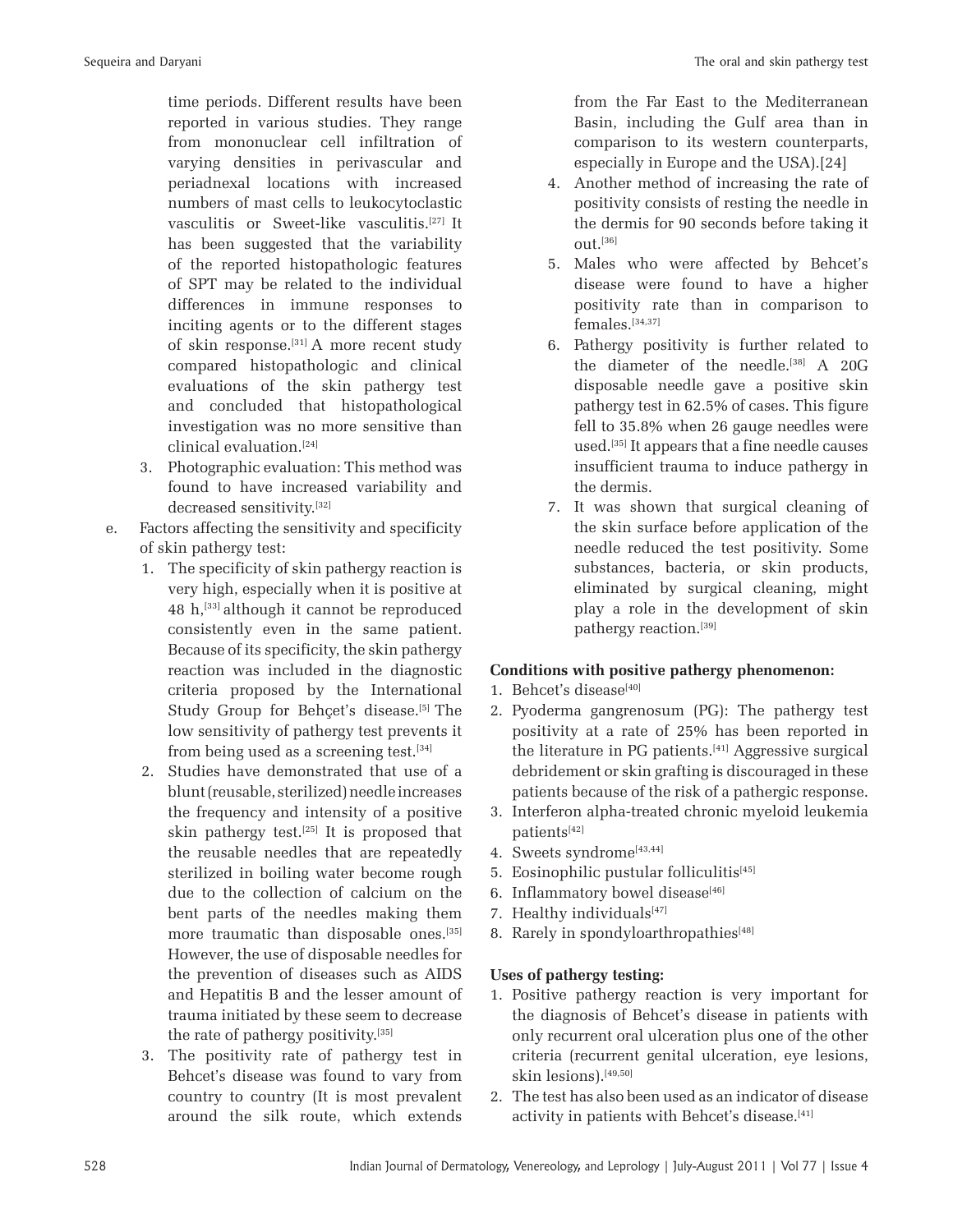- 3. To determine the etiological factor in a case of recurrent aphthous stomatitis.[49,50]
- 4. Positive pathergy test is an independent risk factor for occurrence of postoperative complications in patients with Behcet's disease. In clinical practice, the presence of ischemia from thromboembolism, an impending vessel wall or aneurysm rupture, and bowel perforation all mandate urgent surgical intervention. In these cases, pathergy test results can be helpful to identify subgroups of patients at particular risk for postoperative complications and can guide initiation of immunosuppressive treatment in these patients.[51]

#### Sites of pathergy other than the skin

The pathergy phenomenon is not only restricted to the skin. In fact, any disruption of tissue integrity is potentially associated with an exaggerated inflammatory response in Behcet's disease. In particular, the posttraumatic arterial thrombus and/ or aneurysm formation following conventional angiographic interventions,  $[52]$  vascular surgery,  $[52,54]$ superficial thrombophlebitis induced by venipuncture, eye inflammation after intraocular corticosteroid injections[55] and anastomotic ulcers following surgical treatment of intestinal ulcer<sup>[56]</sup> are well known examples of pathergy reactions triggered at different tissue sites.

#### **CONCLUSION**

Although the pathergy test has lost some of its sensitivity during the past 35 years, it has not lost its value as a diagnostic test. In a practical view, the chances of getting a positive test have decreased over the time. However, a positive test is rather a synonym of Behcet's disease, with a probability of 98.4% specificity.[19]

#### **REFERENCES**

- 1. Davatchi F. Behcet's disease. In: Syngle A, Deodhar SD, editors. Rheumatology principles and practice. New Delhi: Jaypee Brothers; 2009. p. 249-68.
- 2. Dilsen N, Konice M, Aral O. Our diagnostic criteria of Behcet's disease –an overview. In: International Congress Series Lehner T, Barnes CG, editors. Recent advances in Behcet's Disease. London: Royal Society of Medicine Services;1986. p.177-80.
- 3. Behcet's Disease Research Committee of Japan, Behcet's disease: Guide to diagnosis of Behcet's disease. Jpn J Ophthalmol 1974;18:291-4.
- 4. Mizushima Y. Recent research into Behcet's disease in Japan. Int J Tissue React 1988;10:59-65.
- 5. Criteria for diagnosis of Behcet's disease. International Study Group for Behcet's Disease. Lancet 1990;335:1078-80.
- 6. Davatchi, F, Shahram, F, Akbarian M. Accuracy of existing diagnosis criteria for Behcet's Disease. In: Wechsler B, Godeau P, editors. Behcet's disease. Amsterdam: Excerpta Medica; 1993. p. 225-8.
- 7. Davatchi F, Shahram F, Akbarian M. Classification Tree for the diagnosis of Behcet's disease. In: Wechsler B, Godeau P, editors. Behcet's disease. Amsterdam: Excerpta Medica; 1993. p. 245-8.
- 8. Blobner F. Zur rezidivierenden Hypopyon-Iritis. Z Augenheilk 1937;91:129.
- 9. Katzenellenbogen I, Feuerman EJ. Data on Behcet's disease (significance of the specific skin hyperreactivity and of the Behcetin reaction). Hautarzt 1965;16:13-8.
- 10. Alekberova Z, Madanat W, Prokaeva T, Yermakova N, Poljanskaja I. Clinical and genetic features of 35 patients with Behcet's disease from commonwealth independent states. In: Wechsler B, Godeau P, editors. Behcet's disease. Amsterdam: Elsevier Science;1993. p.171-4.
- 11. Benamour S, Zeroual B, Bennis R, Amraoui A, Bettal S. Behçet's disease. 316 cases. Presse Med 1990;19:1485-9.
- 12. Al-Rawi ZS, Sharquie KE, Khalifa SJ, Al-Hadithi FM, Munir JJ. Behcet's disease in Iraqi patients. Ann Rheum Dis 1986;45:987-90.
- 13. Dong Yi, Ming Qiu Xiao, Zhang Nai Zheng, Li Cui Hai,Wu Qi Yan. Testing different diagnostic criteria of Behcet's syndrome in Chinese patients. In: O'Duffy JD, Kokmen E, editors. Behcet's disease basic and clinical aspects. New York: Marcel Decker; 1991. p. 55-9.
- 14. Assad-Khalil SH. Clinical, genetic, immunological, and biochemical features of 180 Egyptian patients with Behcet's disease. In: O'Duffy JD, Kokmen E, editors. Behcet's disease basic and clinical aspects New York: Marcel Decker Inc; 1991. p. 269-77.
- 15. Davatchi F, Shahram F, Akbarian M, Davatchi CC, Shams H, Nadji A, *et al*. Behcet's disease-analysis of 3443 cases. APLAR J Rheumatol 1997;1:2-5.
- 16. Zouboulis Ch C, Djawari D, Kirch W, Keitel W, Ochsendorf F, Orfanos CE. Adamantiades-Behcet's disease in Germany. In: Godeau P, Wechsler B, editors. Behcet's disease. Amsterdam: Elsevier Science Publishers;1993. p. 193-200.
- 17. Nakae K, Masaki F, Hashimoto T, Inaba G, Moshizuki M, Sakane T. Recent epidemiological features of Behcet's Disease in Japan. In: Godeau P, Wechsler B, editors. Behcet's disease. Amsterdam: Elsevier Science;1993. p. 145-51.
- 18. al-Dalaan AN, al Balaa SR, el Ramahi K, al-Kawi Z, Bohlega S, Bahabri S, *et al*. Behcet's disease in Saudi Arabia. J Rheumatol 1994;21:658-61.
- 19. Davatchi F, Chams-Davatchi C, Ghodsi Z, Shahram F, Nadji A, Shams H, *et al*. Diagnostic value of pathergy test in Behcet's disease according to the change of incidence over the time. Clin Rheumatol 2011 [In press].
- 20. Gül A, Esin S, Dilsen N, Koniçe M, Wigzell H, Biberfeld P. Immunohistology of skin pathergy reaction in Behcet's disease. Br J Dermatol 1995;132:901-7.
- 21. Inaloz HS, Evereklioglu C, Unal B, Kirtak N, Eralp A, Inaloz SS. The significance of immunohistochemistry in the skin pathergy reaction of patients with Behcet's syndrome. J Eur Acad Dermatol Venereol 2004;18:56-61.
- 22. Sharquie KE, Al-Araji A, Hatem A. Oral pathergy test in Behcet's disease. Br J Dermatol 2002;146:168-9.
- 23. Ozdemir M, Balevi S, Deniz F, Mevlitoğlu I. Pathergy reaction in different body areas in Behcet's disease. Clin Exp Dermatol 2007;32:85-7.
- 24. Akmaz O, Erel A, Gürer MA. Comparison of histopathologic and clinical evaluations of pathergy test in Behçet's disease. Int J Dermatol 2000;39:121-5.
- 25. Dilşen N, Koniçe M, Aral O, Ocal L, Inanç M, Gül A. Comparative study of the skin pathergy test with blunt and sharp needles in Behcet's disease: Confirmed specificity but decreased sensitivity with sharp needles. Ann Rheum Dis 1993;52:823-5.
- 26. Askari A, Al-Aboosi M, Sawalha A. Evaluation of pathergy test